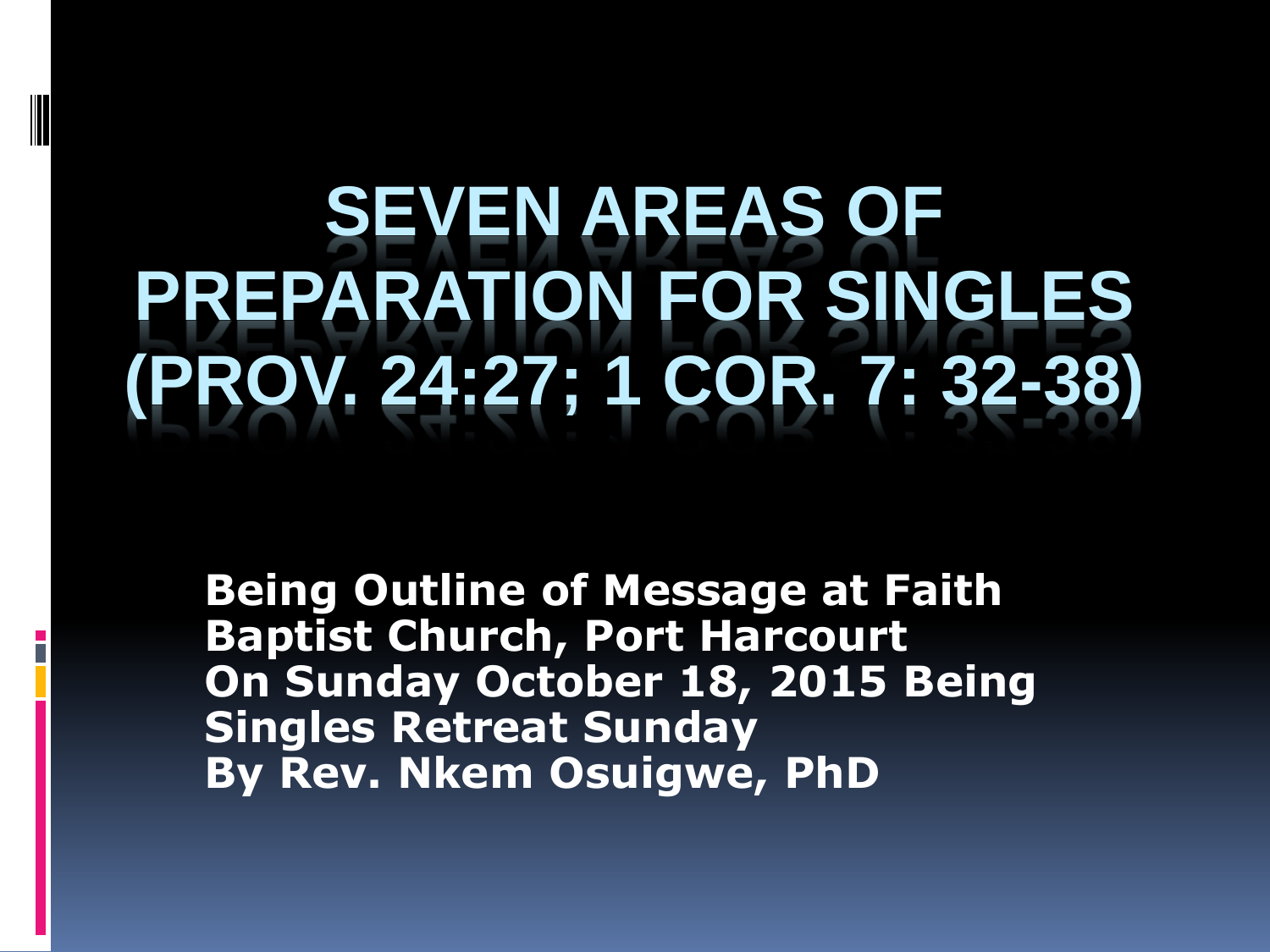# **INTRODUCTION**

- **The theme of this year's Singles'** Retreat is "The Prepared Single" (Prov. 24:27).
- **The theme is most appropriate in our** time when people want to achieve great things without adequate preparation.
- **If there is any area in life where** singles need preparation, it is in the area of marriage.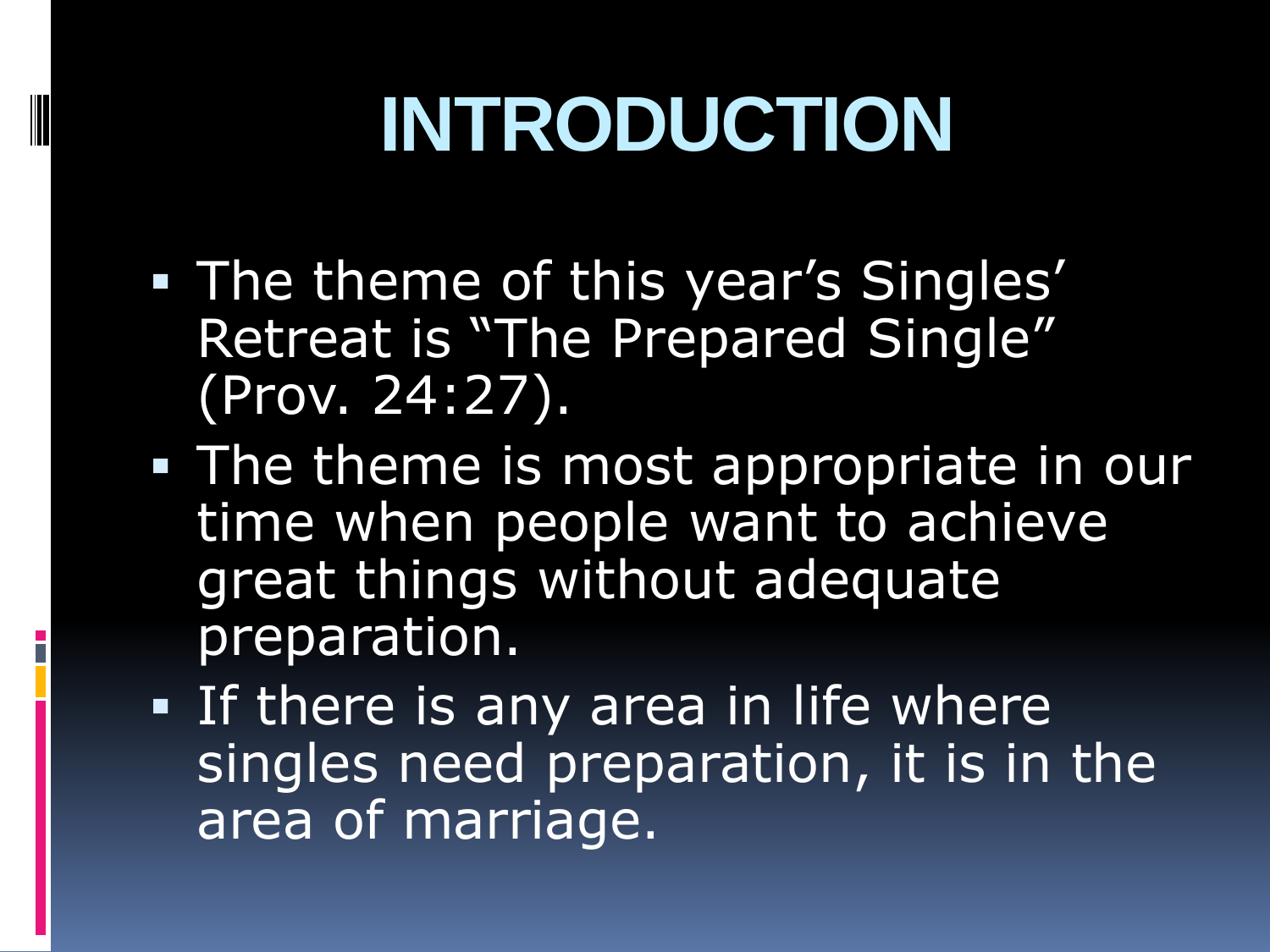## **INTRODUCTION, contd.**

- **The bigger the preparation, the** brighter the opportunities and the greater the achievements!
- **Put in reverse order, the bigger the** opportunities sought and the achievements hoped for, the bigger the preparation required.
- **Preparation is not a joy-ride but a** deliberate, tasking, and strenuous exercise.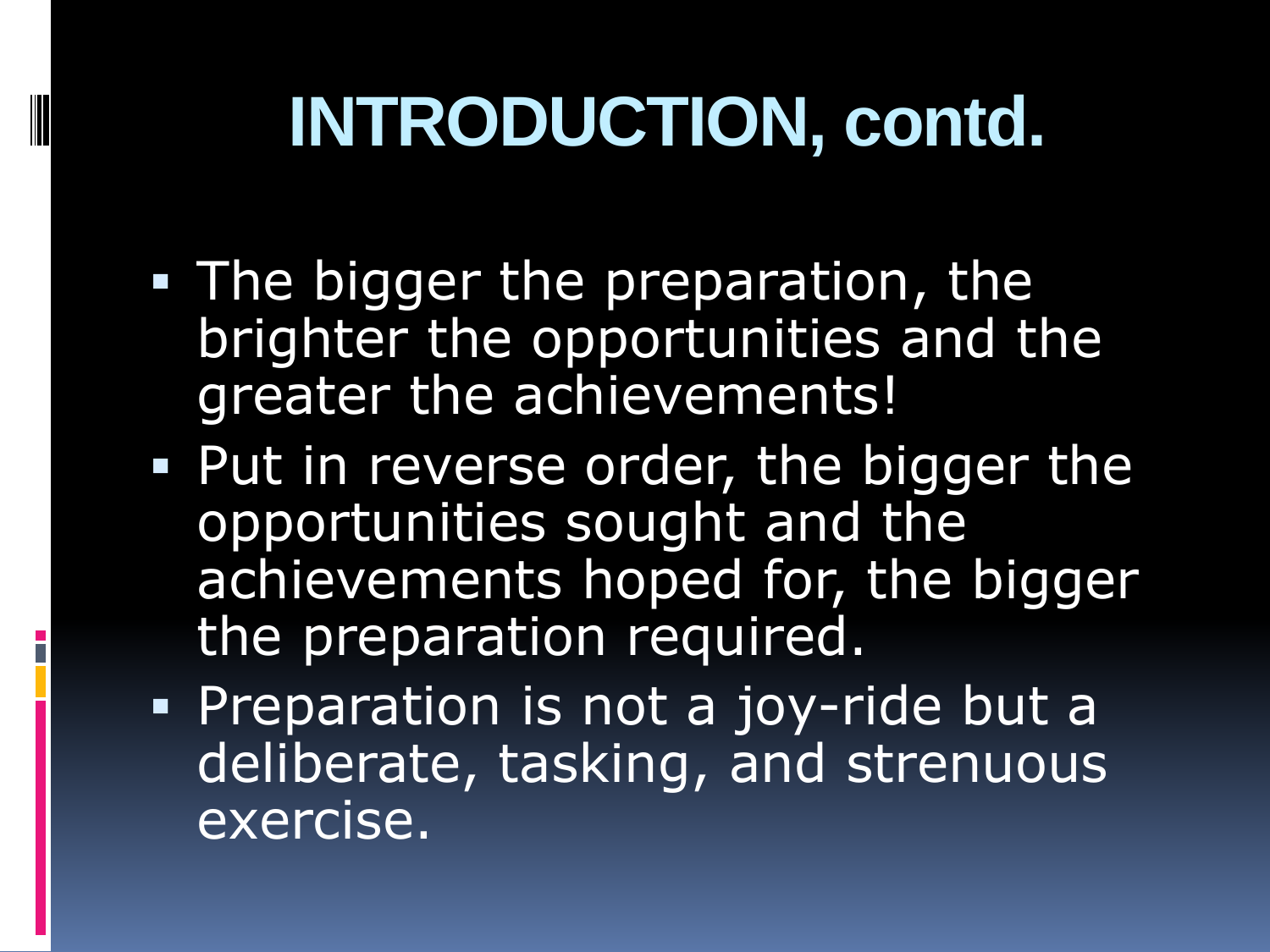## **MEANING OF PREPARATION**

Different Meanings of the Hebrew Word Translated "Prepare" in Prov. 24:27:

- **Prepare**: to get ready for something, in this context, marriage
- **Arrange**: to organize the details of a thing; to plan for something; to set in order; to put things into appropriate sequence
- **Establish**: to put in a position, role, etc., that will last for a long time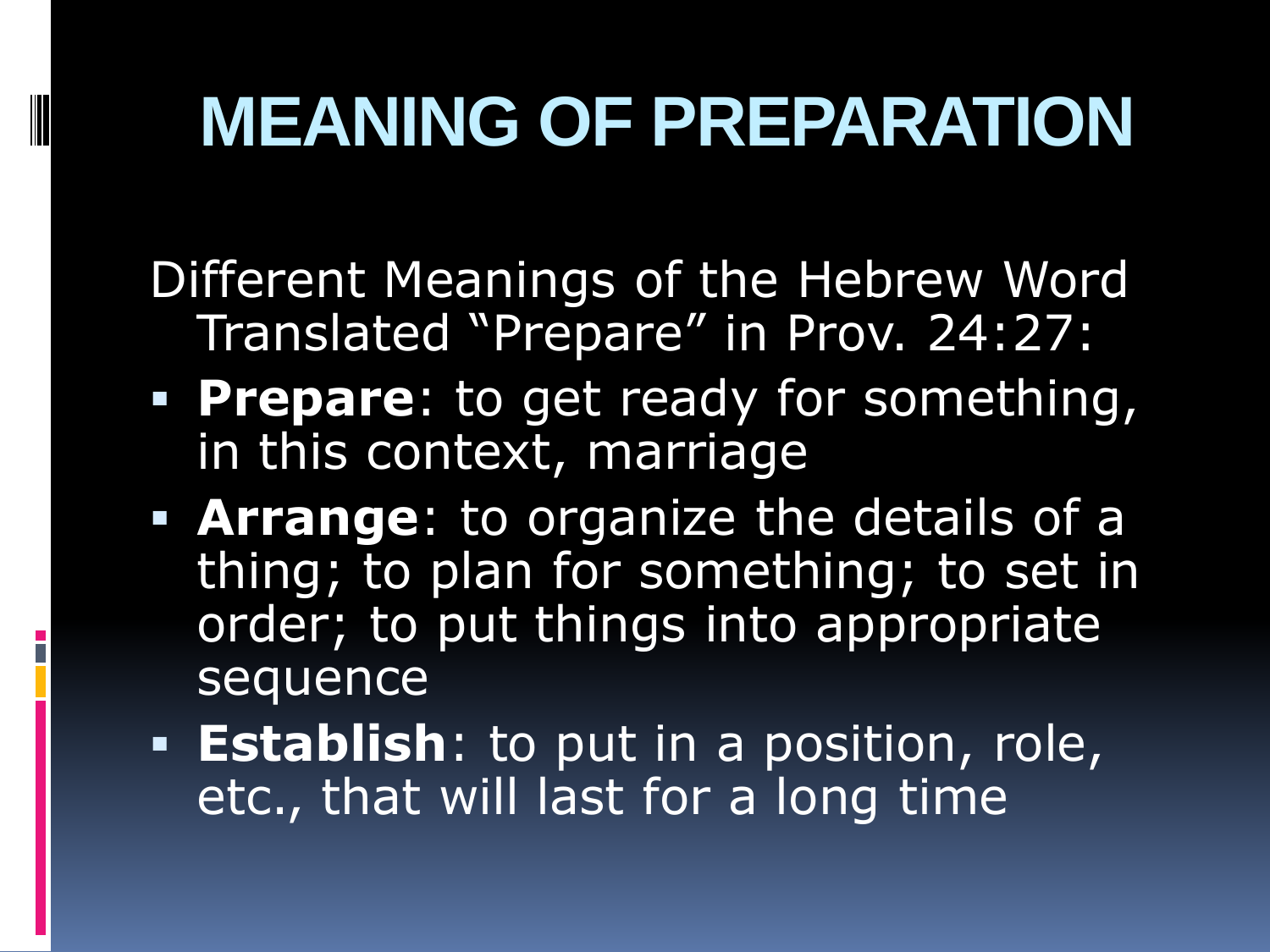#### **SEVEN AREAS OF PREPARATION**

- **1. Physical**: age, general personal appearance, personal hygiene, dressing, skill, job, occupation, property (basic) – rented or personal
- **2. Mental**: proper concept of marriage; healthy view of persons of the opposite sex; proper understanding of the respective roles of husbands and wives in marriage; motive for desiring to marry; a vision for your home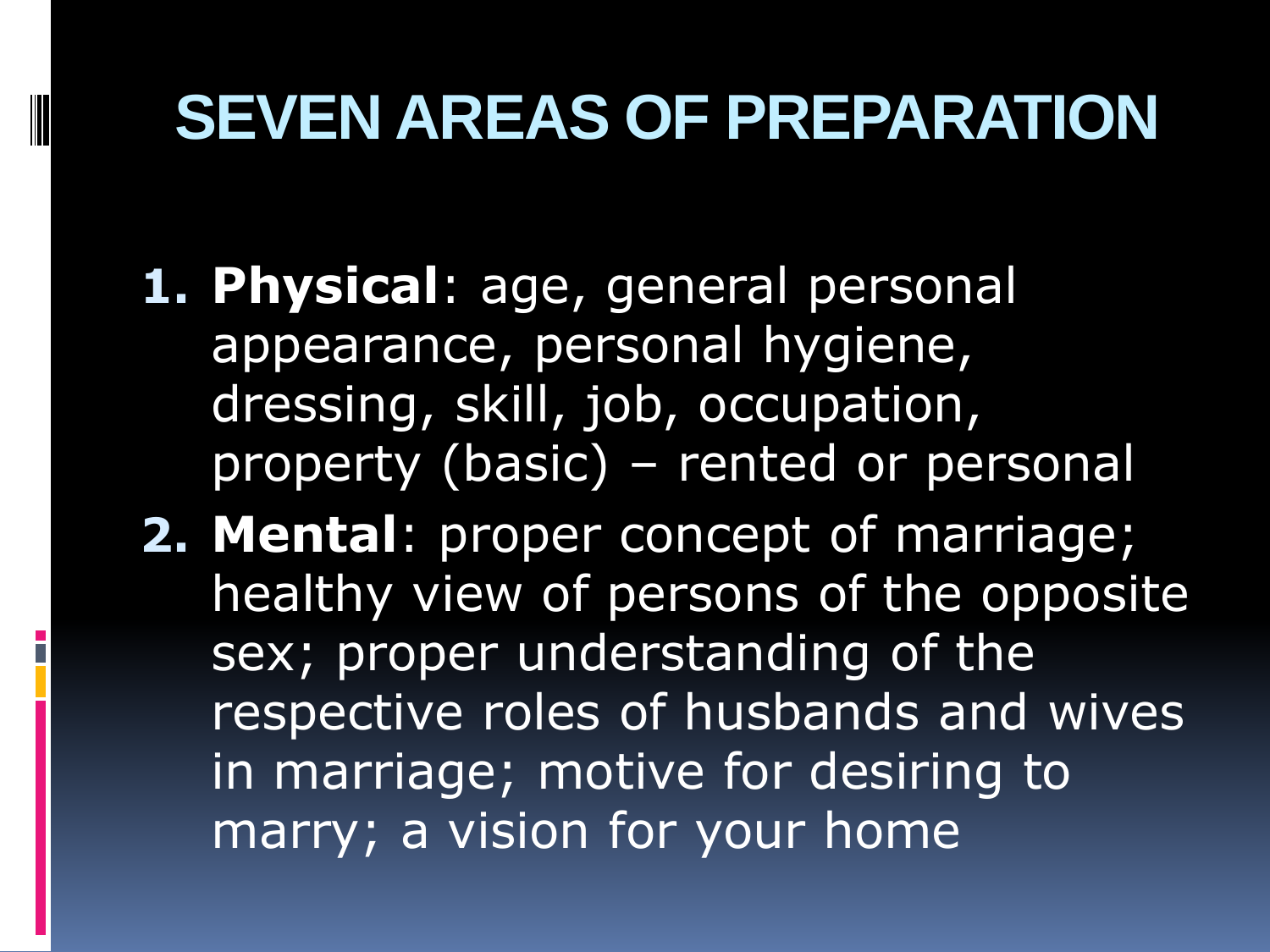#### **SEVEN AREAS OF PREPARATION, contd.**

**3. Emotional**: emotional stability and maturity, possession of basic emotional competences such as management of anger, frustration, disappointment; compatibility; etc. **4. Financial**: regular source of income – a job, career or business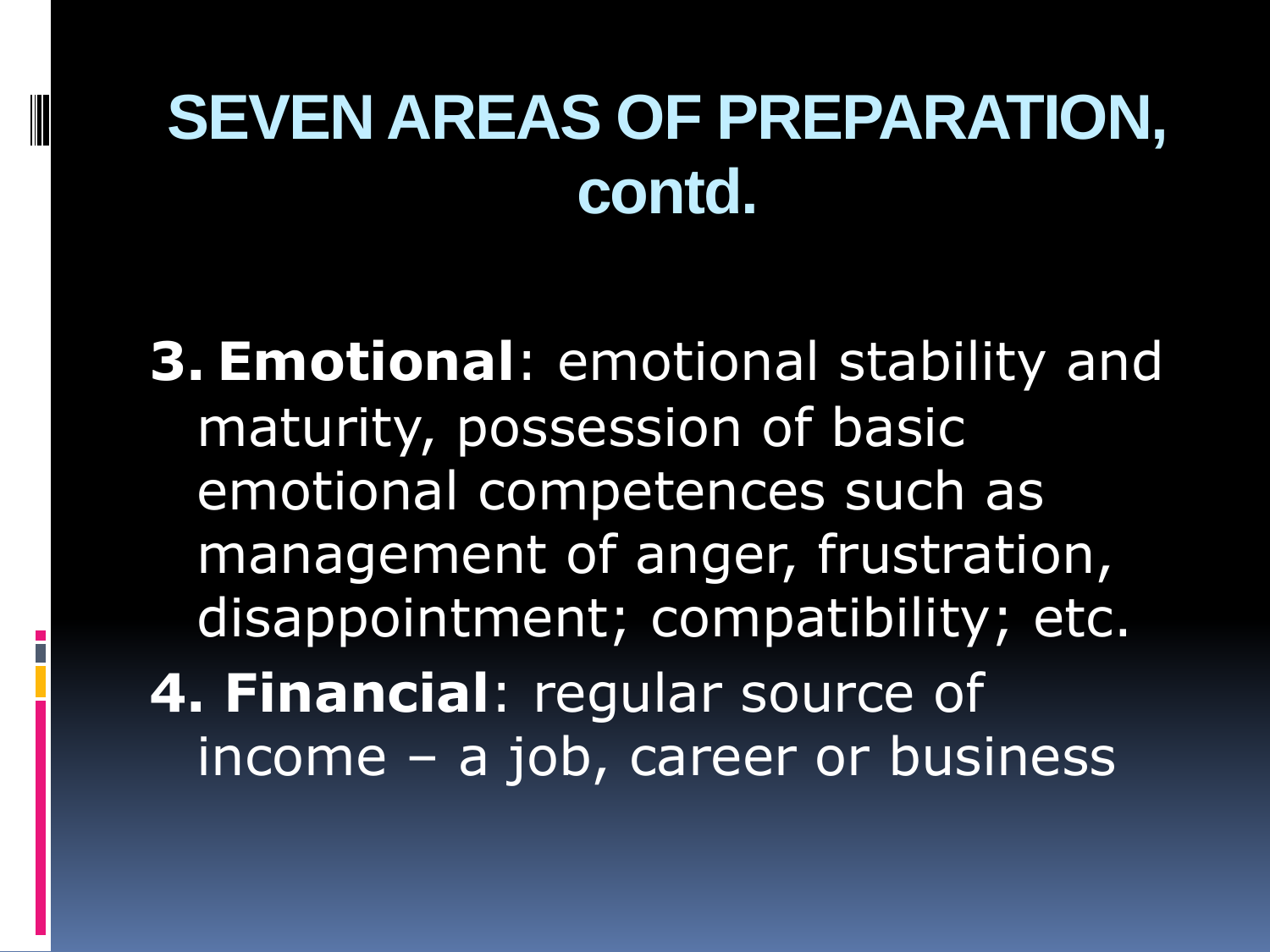#### **SEVEN AREAS OF PREPARATION, contd.**

**5. Spiritual**: view of God and eternal matters, personal conversion experience, spiritual condition and commitments

**6. Attitudinal**: one's attitude or mindset to life generally and to those around him/her; one's approach to issues; one's passions and manners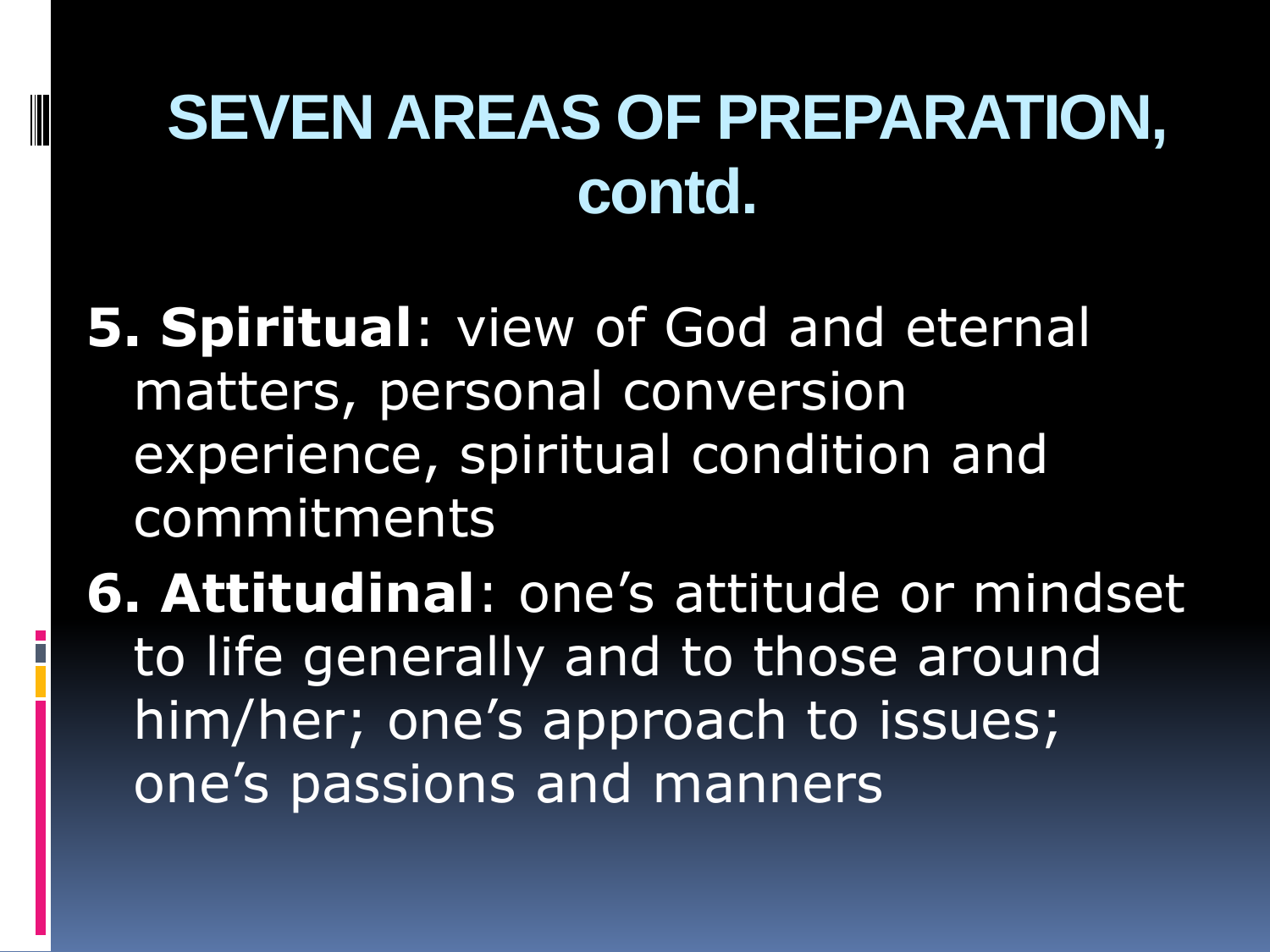#### **SEVEN AREAS OF PREPARATION, contd.**

**7. Value System**: A personal value system refers to a set of principles or ideals that drive and/or guide one's behaviour and gives structure and purpose to his/her life. It also helps in determining what a person considers meaningful and important.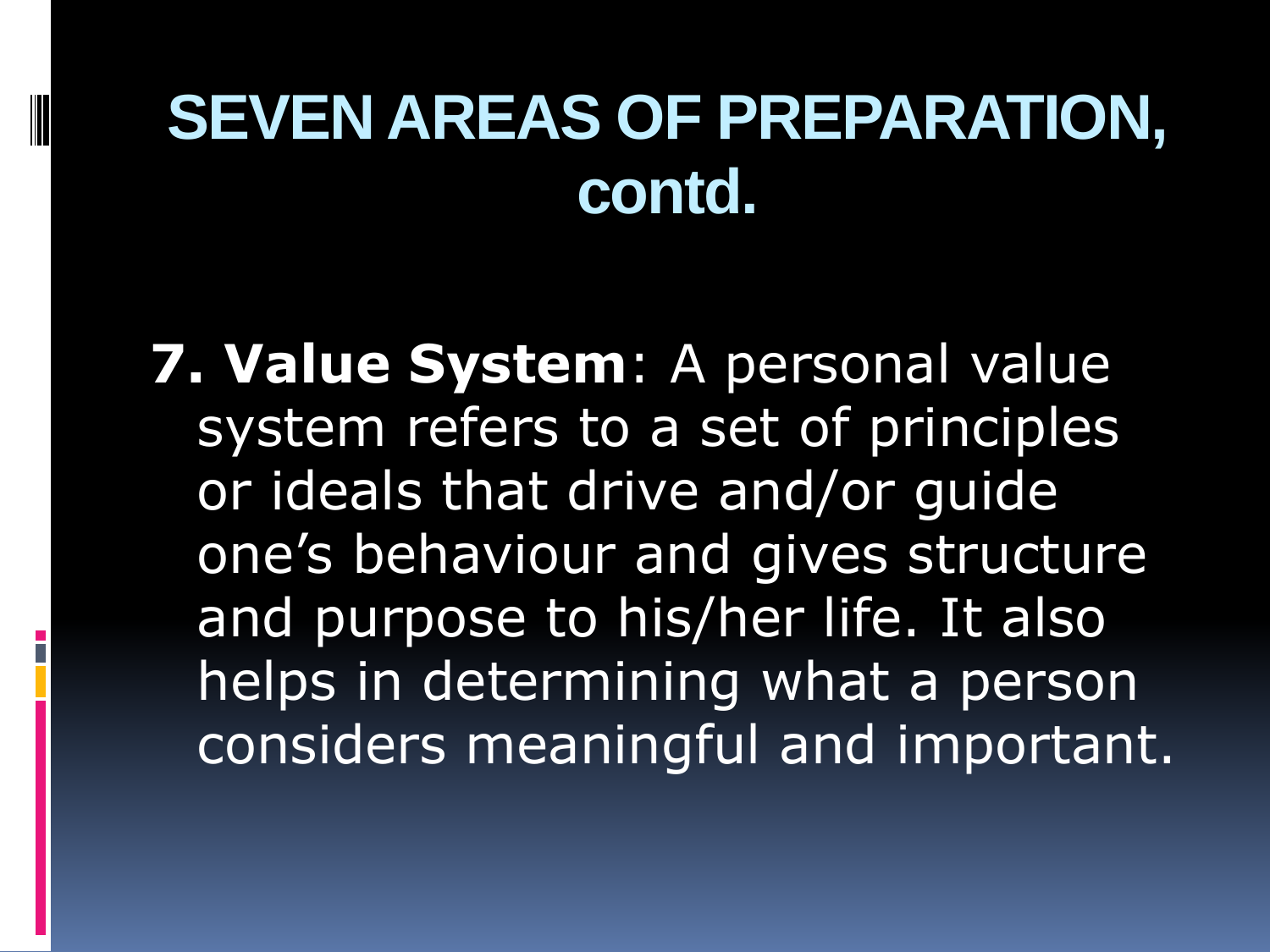## **Value System, contd.**

There are about four categories of value systems, namely,

- **Personal values** the qualities we see as worth imbibing or emulating and that define our character;
- *Spiritual values* the traits we cherish that link us with God and give us a sense of purpose;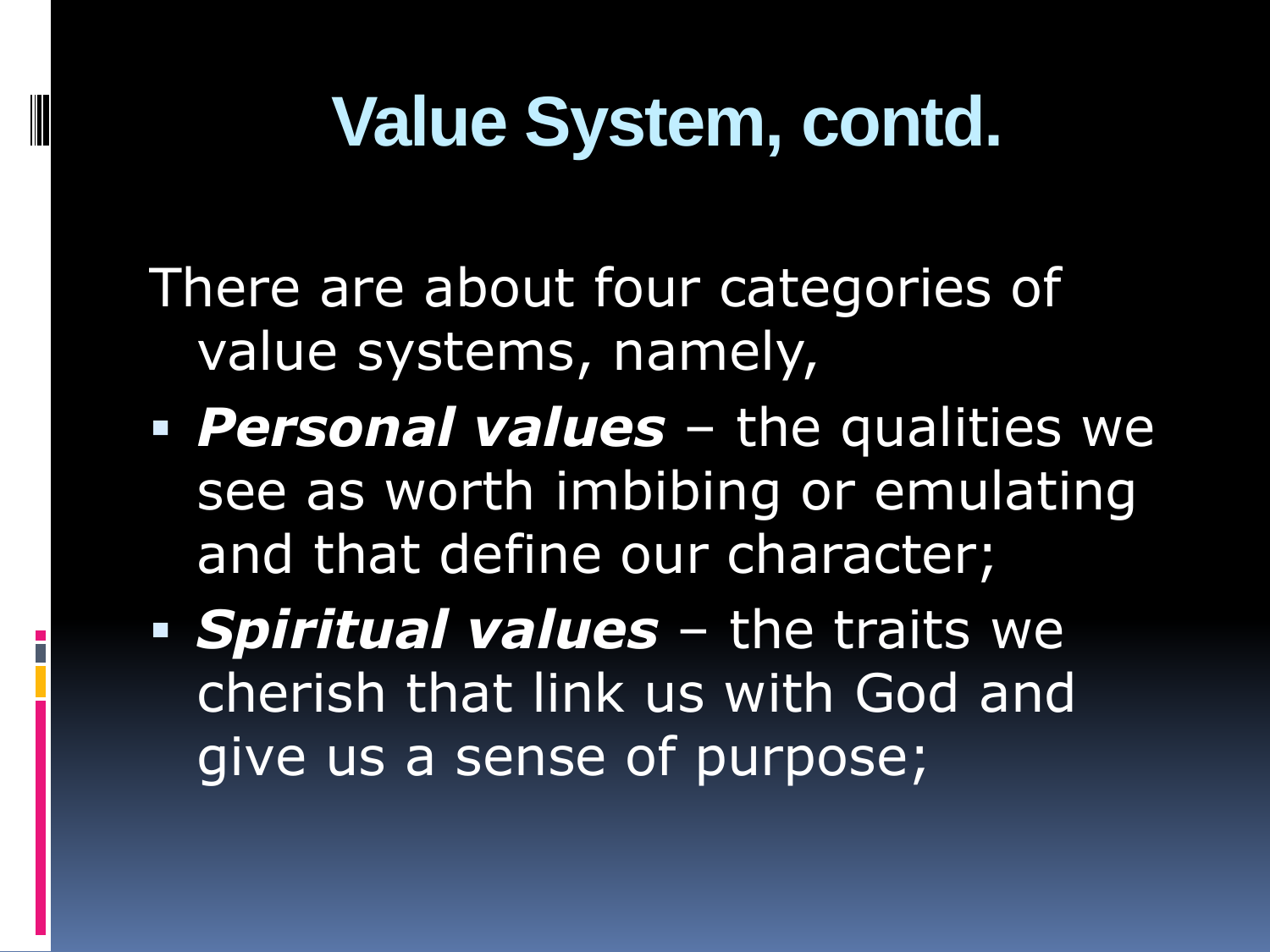### **Value System, contd.**

- *Family values* love and care for those close to us, such as our parents, children, siblings, friends, etc.; and
- *Career values* how we view and utilise our talents, skills and resources in contributing to the progress of the society; our view of monetary compensation.